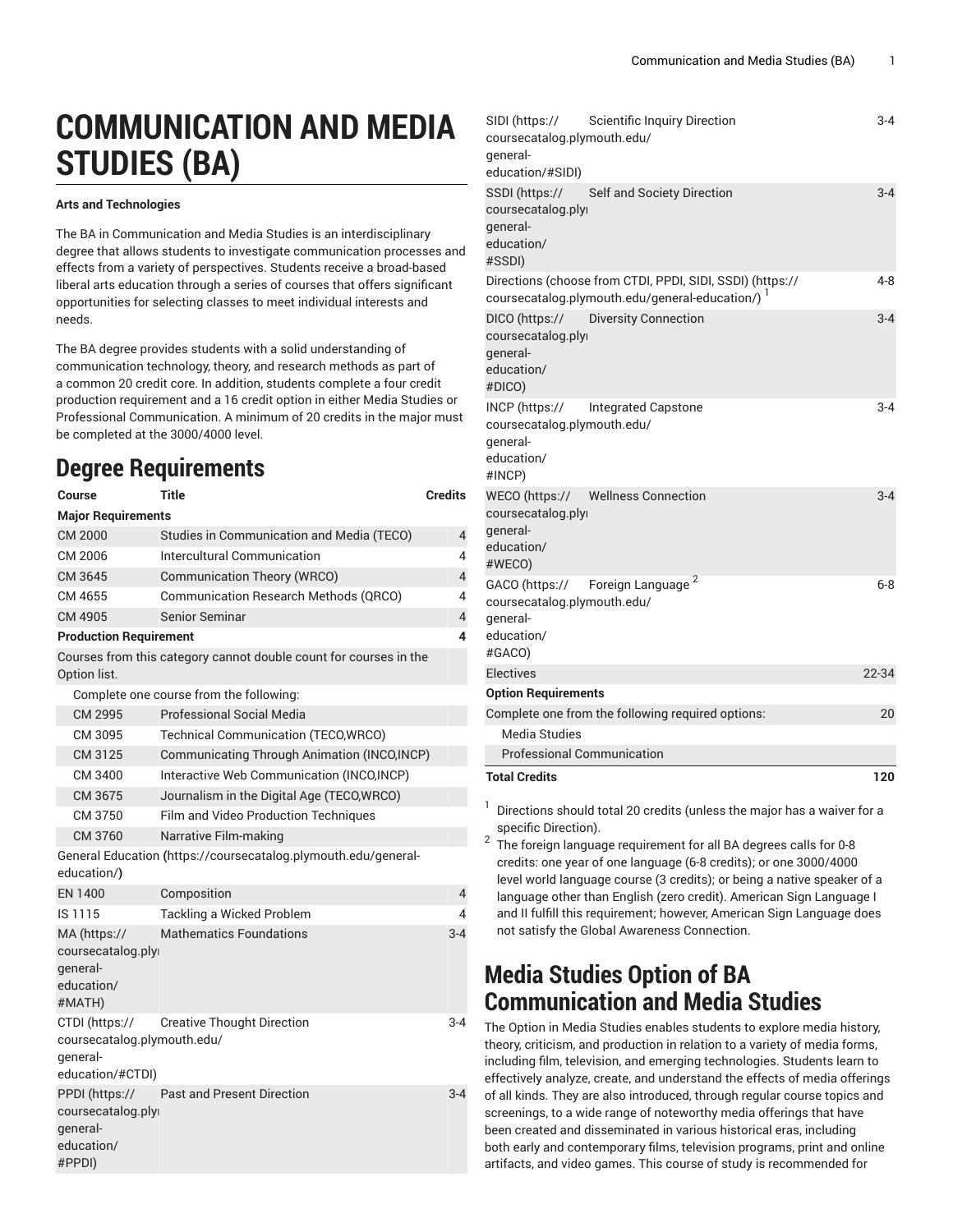students who plan careers or graduate study in the fields of advertising, broadcast journalism, film, marketing, media studies, media writing, online communication, print journalism, public relations, television, and related areas.

| Course                      | <b>Title</b>                                                                                                                                                                                                    | <b>Credits</b> |
|-----------------------------|-----------------------------------------------------------------------------------------------------------------------------------------------------------------------------------------------------------------|----------------|
| <b>Media Studies Option</b> |                                                                                                                                                                                                                 |                |
| CM 2775                     | Media and Cultural Studies (TECO)                                                                                                                                                                               | 4              |
|                             | Complete two courses from the following:                                                                                                                                                                        | 8              |
| CM 3005                     | Rhetoric and Semiotics (INCO, INCP)                                                                                                                                                                             |                |
| CM 3006                     | Analyzing Screen Media (DICO)                                                                                                                                                                                   |                |
| CM 3485                     | Global Perspectives in the Media (GACO)                                                                                                                                                                         |                |
| CM 3505                     | Media Effects                                                                                                                                                                                                   |                |
| CM 3945                     | Social Media: Technology and Culture (INCO, INCP)                                                                                                                                                               |                |
|                             | Complete eight credits from the following courses; four credits need<br>to be CM courses; four credits must be 3000/4000 level; courses in<br>the Production Requirement cannot be double-counted in this list: | 8              |
| CM 2007                     | <b>Strategic Communication</b>                                                                                                                                                                                  |                |
| CM 2405                     | Public Speaking                                                                                                                                                                                                 |                |
| CM 2915                     | Communication and Leadership                                                                                                                                                                                    |                |
| CM 2995                     | Professional Social Media                                                                                                                                                                                       |                |
| CM 3005                     | Rhetoric and Semiotics (INCO, INCP)                                                                                                                                                                             |                |
| CM 3006                     | Analyzing Screen Media (DICO)                                                                                                                                                                                   |                |
| CM 3095                     | Technical Communication (TECO, WRCO)                                                                                                                                                                            |                |
| CM 3125                     | Communicating Through Animation (INCO, INCP)                                                                                                                                                                    |                |
| CM 3400                     | Interactive Web Communication (INCO,INCP)                                                                                                                                                                       |                |
| CM 3485                     | Global Perspectives in the Media (GACO)                                                                                                                                                                         |                |
| CM 3505                     | Media Effects                                                                                                                                                                                                   |                |
| CM 3515                     | Communication, Media, and Wellness (WECO)                                                                                                                                                                       |                |
| CM 3675                     | Journalism in the Digital Age (TECO,WRCO)                                                                                                                                                                       |                |
| CM 3750                     | Film and Video Production Techniques                                                                                                                                                                            |                |
| CM 3760                     | Narrative Film-making                                                                                                                                                                                           |                |
| CM 3915                     | Topics in Media Studies                                                                                                                                                                                         |                |
| CM 3926                     | Topics in Screenwriting and Video Production                                                                                                                                                                    |                |
| CM 3945                     | Social Media: Technology and Culture (INCO, INCP)                                                                                                                                                               |                |
| CM 3960                     | Internship                                                                                                                                                                                                      |                |
| CM 4915                     | Independent Study                                                                                                                                                                                               |                |
| <b>EN 2360</b>              | Introduction to Film                                                                                                                                                                                            |                |
| EN 3125                     | <b>Advanced Composition</b>                                                                                                                                                                                     |                |
| EN 3135                     | Non-Fiction Workshop                                                                                                                                                                                            |                |
| EN 3305                     | The Craft of Screenwriting: Reading and Writing<br>Screenplays                                                                                                                                                  |                |
| EN 3325                     | Literature into Film                                                                                                                                                                                            |                |
| EN 3595                     | The Filmmaker's Vision: An Introduction to Film<br>Analysis                                                                                                                                                     |                |
| EN 3685                     | Scriptwriting                                                                                                                                                                                                   |                |
| <b>Total Credits</b>        |                                                                                                                                                                                                                 | 20             |

# **Professional Communication Option of BA Communication and Media Studies**

The Option in Professional Communication enables students to explore various approaches to persuasive communication. Students learn to identify and apply theories and techniques that enable effective communication to occur in a variety of professional settings. They

complete a series of required courses offered through the Departments of Business and Communication and Media Studies, and they round out their coursework with a range of interdisciplinary courses that correspond with their educational and professional interests. This course of study is recommended for students who plan careers or graduate study in the fields of business, communication, professional writing, promotion, sales, sports information, and related areas.

| Course          | Title                                                                                                                                                                                                           | <b>Credits</b> |
|-----------------|-----------------------------------------------------------------------------------------------------------------------------------------------------------------------------------------------------------------|----------------|
|                 | <b>Professional Communication Option</b>                                                                                                                                                                        |                |
| CM 2915         | <b>Communication and Leadership</b>                                                                                                                                                                             | 4              |
|                 | Complete two courses from the Professional Communication Option;<br>at least one needs to be 3000/4000 level:                                                                                                   | 8              |
| CM 2007         | <b>Strategic Communication</b>                                                                                                                                                                                  |                |
| CM 2995         | Professional Social Media                                                                                                                                                                                       |                |
| CM 3095         | Technical Communication (TECO, WRCO)                                                                                                                                                                            |                |
| CM 3400         | Interactive Web Communication (INCO, INCP)                                                                                                                                                                      |                |
| CM 3675         | Journalism in the Digital Age (TECO, WRCO)                                                                                                                                                                      |                |
|                 | Complete eight credits from the following courses; four credits need<br>to be CM courses; four credits must be 3000/4000 level; courses in<br>the Production Requirement cannot be double-counted in this list: | 8              |
| CM 2007         | <b>Strategic Communication</b>                                                                                                                                                                                  |                |
| CM 2405         | Public Speaking                                                                                                                                                                                                 |                |
| CM 2775         | Media and Cultural Studies (TECO)                                                                                                                                                                               |                |
| CM 2995         | <b>Professional Social Media</b>                                                                                                                                                                                |                |
| CM 3005         | Rhetoric and Semiotics (INCO, INCP)                                                                                                                                                                             |                |
| CM 3006         | Analyzing Screen Media (DICO)                                                                                                                                                                                   |                |
| CM 3095         | <b>Technical Communication (TECO, WRCO)</b>                                                                                                                                                                     |                |
| CM 3125         | Communicating Through Animation (INCO,INCP)                                                                                                                                                                     |                |
| CM 3400         | Interactive Web Communication (INCO, INCP)                                                                                                                                                                      |                |
| CM 3485         | Global Perspectives in the Media (GACO)                                                                                                                                                                         |                |
| CM 3505         | Media Effects                                                                                                                                                                                                   |                |
| CM 3515         | Communication, Media, and Wellness (WECO)                                                                                                                                                                       |                |
| CM 3675         | Journalism in the Digital Age (TECO, WRCO)                                                                                                                                                                      |                |
| CM 3750         | Film and Video Production Techniques                                                                                                                                                                            |                |
| CM 3760         | Narrative Film-making                                                                                                                                                                                           |                |
| CM 3915         | <b>Topics in Media Studies</b>                                                                                                                                                                                  |                |
| CM 3926         | Topics in Screenwriting and Video Production                                                                                                                                                                    |                |
| CM 3945         | Social Media: Technology and Culture (INCO,INCP)                                                                                                                                                                |                |
| CM 3960         | Internship                                                                                                                                                                                                      |                |
| CM 4915         | Independent Study                                                                                                                                                                                               |                |
| <b>BUS 2300</b> | <b>Business Writing and Presenting (WRCO)</b>                                                                                                                                                                   |                |
| <b>BUS 1100</b> | Introduction to Marketing and Sales                                                                                                                                                                             |                |
| <b>MKT 3500</b> | <b>Special Topics in Marketing</b>                                                                                                                                                                              |                |
| MKT 3120        | Marketing Research and Consumer Insights<br>(QRCO)                                                                                                                                                              |                |
| <b>MKT 3210</b> | <b>Event Planning and Marketing</b>                                                                                                                                                                             |                |
| MKT 3140        | <b>Creating Effective Marketing Content</b>                                                                                                                                                                     |                |
| <b>MGM 3450</b> | Organizational Behavior & Team Development<br>(DICO)                                                                                                                                                            |                |
| MKT 3450        | <b>Sports Marketing and Sales</b>                                                                                                                                                                               |                |
| <b>MKT 3230</b> | <b>Public Relations</b>                                                                                                                                                                                         |                |
| MKT 4230        | <b>Marketing Management</b>                                                                                                                                                                                     |                |
| <b>MKT 4120</b> | <b>Impact Marketing</b>                                                                                                                                                                                         |                |
|                 |                                                                                                                                                                                                                 |                |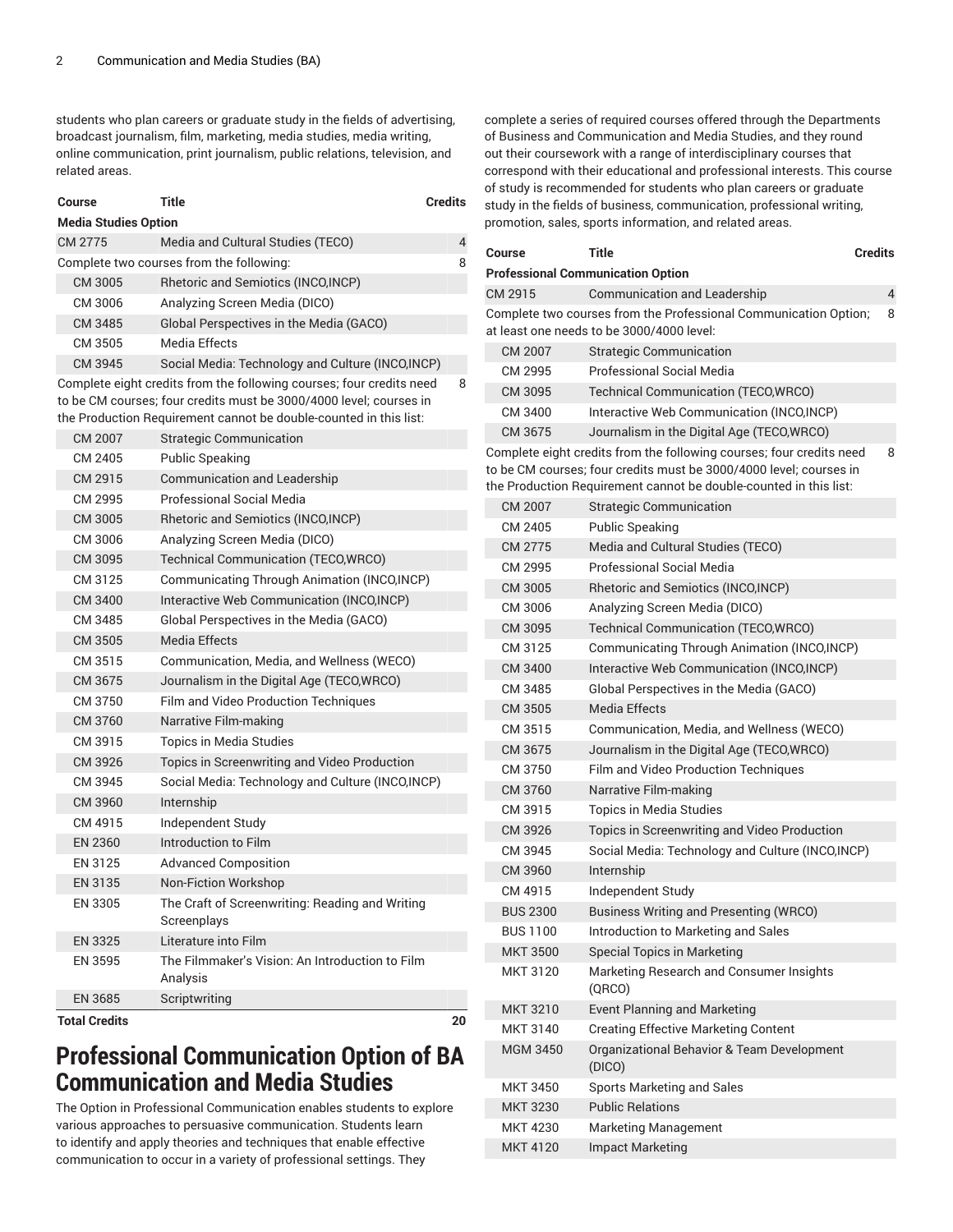| EN 3125 | <b>Advanced Composition</b> |
|---------|-----------------------------|
| EN 3135 | Non-Fiction Workshop        |

#### **Total Credits 20**

### **Recommended Course Sequence**

Check all course descriptions for prerequisites before planning course schedule. Course sequence is suggested but not required.

To complete the bachelor's degree in 4 years, you must successfully complete a minimum of 15 credits each semester or have a plan to make up credits over the course of the 4 years. For example, if you take 14 credits one semester, you need to take 16 credits in another semester. Credits completed must count toward your program requirements (major, option, minor, certificate, general education or free electives).

# **Required Options in this Major**

Complete one option

### **Media Studies Option of BA Communication and Media Studies**

Check all course descriptions for prerequisites before planning course schedule. Course sequence is suggested but not required.

| Course                                                                        | <b>Title</b>                                 | <b>Credits</b> |
|-------------------------------------------------------------------------------|----------------------------------------------|----------------|
| <b>Year One</b>                                                               |                                              |                |
| EN 1400                                                                       | Composition                                  | 4              |
| IS 1115                                                                       | Tackling a Wicked Problem                    | $\overline{4}$ |
| MA (https://<br>coursecatalog.plymouth.edu/<br>qeneral-education/<br>#MATH)   | <b>Mathematics Foundations</b>               | $3 - 4$        |
| CM 2000                                                                       | Studies in Communication and Media<br>(TECO) | $\overline{4}$ |
| CM 2006                                                                       | Intercultural Communication                  | 4              |
| CTDI (https://<br>coursecatalog.plymou<br>qeneral-education/<br>#CTDI)        | <b>Creative Thought Direction</b>            | $3 - 4$        |
| PPDI (https://<br>coursecatalog.plymouth.edu/<br>qeneral-education/<br>#PPDI) | <b>Past and Present Direction</b>            | 3-4            |
| GACO (https://<br>coursecatalog.plymou<br>qeneral-education/<br>#GACO)        | Foreign Language                             | 6              |
|                                                                               | <b>Credits</b>                               | $31 - 34$      |
| <b>Year Two</b>                                                               |                                              |                |
| CM 2775                                                                       | Media and Cultural Studies (TECO)            | $\overline{4}$ |
| CM 3645                                                                       | Communication Theory (WRCO)                  | 4              |
| SIDI (https://<br>coursecatalog.plymou<br>qeneral-education/<br>#SIDI)        | <b>Scientific Inquiry Direction</b>          | $3-4$          |

| SSDI (https://<br>coursecatalog.plymouth.edu/<br>general-education/<br>#SSDI)                                            | Self and Society Direction                                                                                                                                                                        | 3-4     |
|--------------------------------------------------------------------------------------------------------------------------|---------------------------------------------------------------------------------------------------------------------------------------------------------------------------------------------------|---------|
| Directions (choose from CTDI, PPDI, SIDI, SSDI) (https://<br>coursecatalog.plymouth.edu/general-education/) <sup>2</sup> |                                                                                                                                                                                                   | $4 - 8$ |
| DICO (https://<br>coursecatalog.plymouth.edu/<br>general-education/<br>#DICO)                                            | <b>Diversity Connection</b>                                                                                                                                                                       | $3 - 4$ |
| WECO (https://<br>coursecatalog.plymou<br>general-education/<br>#WECO)                                                   | <b>Wellness Connection</b>                                                                                                                                                                        | $3 - 4$ |
| <b>Electives</b>                                                                                                         |                                                                                                                                                                                                   | 6       |
| <b>Year Three</b>                                                                                                        | <b>Credits</b>                                                                                                                                                                                    | 30-38   |
| <b>Production Requirement</b>                                                                                            |                                                                                                                                                                                                   | 4       |
|                                                                                                                          | Courses from this category cannot double count for courses in                                                                                                                                     |         |
| the Option list                                                                                                          |                                                                                                                                                                                                   |         |
|                                                                                                                          | Complete one course from the following:                                                                                                                                                           |         |
| CM 2995                                                                                                                  | Professional Social Media                                                                                                                                                                         |         |
| CM 3095                                                                                                                  | Technical Communication (TECO, WRCO)                                                                                                                                                              |         |
| CM 3125                                                                                                                  | <b>Communicating Through Animation</b><br>(INCO, INCP)                                                                                                                                            |         |
| CM 3400                                                                                                                  | Interactive Web Communication<br>(INCO, INCP)                                                                                                                                                     |         |
| CM 3675                                                                                                                  | Journalism in the Digital Age (TECO, WRCO)                                                                                                                                                        |         |
| CM 3750                                                                                                                  | Film and Video Production Techniques                                                                                                                                                              |         |
| CM 3760                                                                                                                  | Narrative Film-making                                                                                                                                                                             |         |
| Media Studies                                                                                                            |                                                                                                                                                                                                   |         |
| Complete two courses from the following:                                                                                 |                                                                                                                                                                                                   | 8       |
| CM 3005                                                                                                                  | Rhetoric and Semiotics (INCO,INCP)                                                                                                                                                                |         |
| CM 3006                                                                                                                  | Analyzing Screen Media (DICO)                                                                                                                                                                     |         |
| CM 3485                                                                                                                  | Global Perspectives in the Media (GACO)                                                                                                                                                           |         |
| CM 3505                                                                                                                  | <b>Media Effects</b>                                                                                                                                                                              |         |
| CM 3945                                                                                                                  | Social Media: Technology and Culture<br>(INCO, INCP)                                                                                                                                              |         |
| <b>Media Studies Option</b>                                                                                              |                                                                                                                                                                                                   |         |
|                                                                                                                          | Complete eight credits from the following courses; four credits<br>need to be CM courses; four credits must be 3000/4000 level;<br>courses in the Production Requirement cannot be double-counted | 8       |
| in this list:                                                                                                            |                                                                                                                                                                                                   |         |
| CM 2007                                                                                                                  | <b>Strategic Communication</b>                                                                                                                                                                    |         |
| CM 2405                                                                                                                  | <b>Public Speaking</b>                                                                                                                                                                            |         |
| CM 2915                                                                                                                  | Communication and Leadership                                                                                                                                                                      |         |
| CM 2995                                                                                                                  | Professional Social Media                                                                                                                                                                         |         |
| CM 3005                                                                                                                  | Rhetoric and Semiotics (INCO, INCP)                                                                                                                                                               |         |
| CM 3006                                                                                                                  | Analyzing Screen Media (DICO)                                                                                                                                                                     |         |
| CM 3095                                                                                                                  | Technical Communication (TECO, WRCO)                                                                                                                                                              |         |
| CM 3125                                                                                                                  | <b>Communicating Through Animation</b><br>(INCO, INCP)                                                                                                                                            |         |
| CM 3400                                                                                                                  | Interactive Web Communication<br>(INCO, INCP)                                                                                                                                                     |         |
| CM 3485                                                                                                                  | Global Perspectives in the Media (GACO)                                                                                                                                                           |         |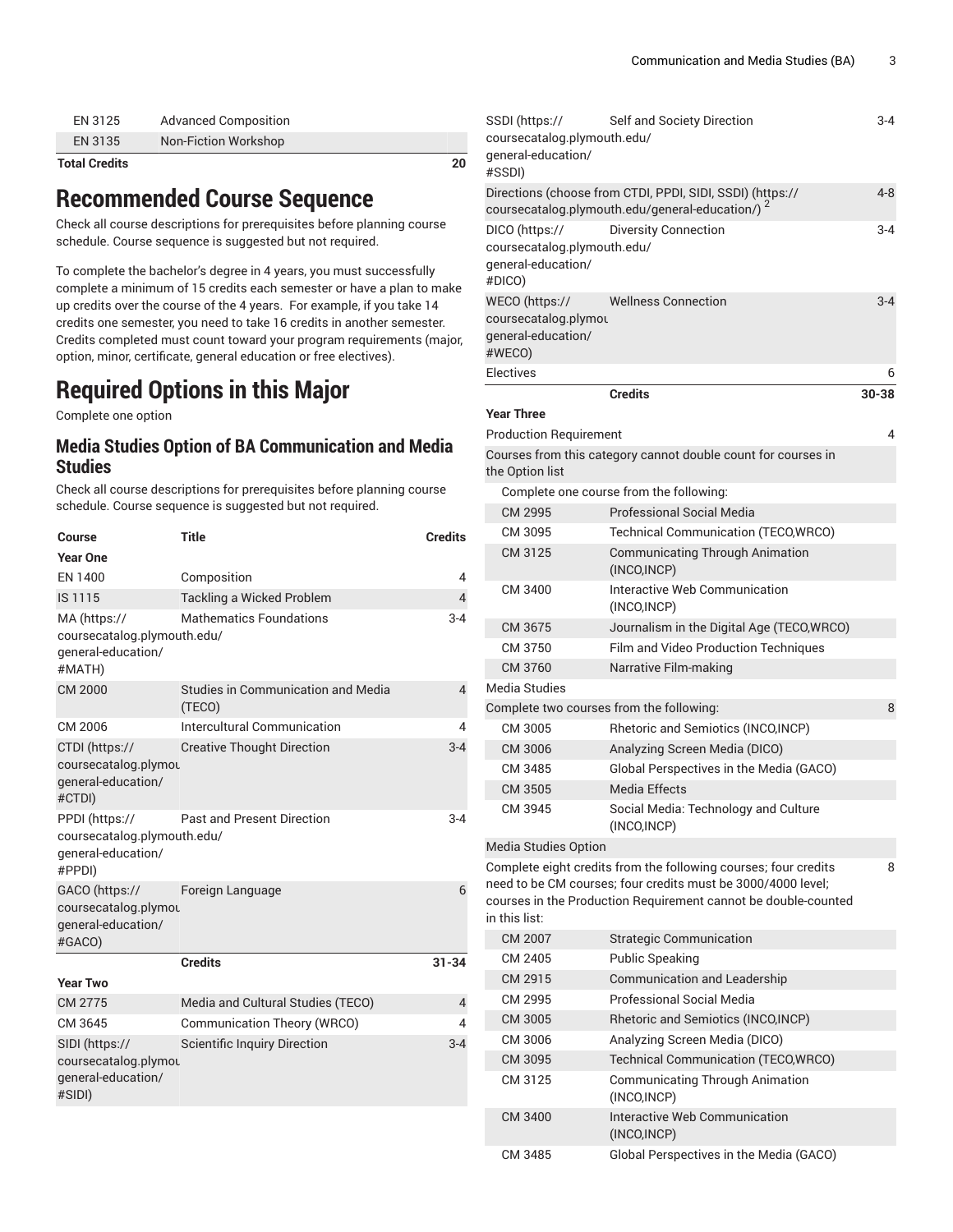|                  | <b>Total Credits</b>                                                  | 120            |
|------------------|-----------------------------------------------------------------------|----------------|
|                  | <b>Credits</b>                                                        | 18-22          |
| Electives        |                                                                       | 10-14          |
| CM 4905          | <b>Senior Seminar</b>                                                 | $\overline{4}$ |
| CM 4655          | <b>Communication Research Methods (QRCO)</b>                          | 4              |
| <b>Year Four</b> |                                                                       |                |
|                  | <b>Credits</b>                                                        |                |
| Electives        |                                                                       | 10             |
| <b>EN 3685</b>   | Scriptwriting                                                         |                |
| EN 3595          | The Filmmaker's Vision: An Introduction to<br>Film Analysis           |                |
| <b>EN 3325</b>   | Literature into Film                                                  |                |
| EN 3305          | The Craft of Screenwriting: Reading and<br><b>Writing Screenplays</b> |                |
| EN 3135          | <b>Non-Fiction Workshop</b>                                           |                |
| EN 3125          | <b>Advanced Composition</b>                                           |                |
| <b>EN 2360</b>   | Introduction to Film                                                  |                |
| CM 4915          | Independent Study                                                     |                |
| CM 3960          | Internship                                                            |                |
| CM 3945          | Social Media: Technology and Culture<br>(INCO, INCP)                  |                |
| CM 3926          | Topics in Screenwriting and Video<br>Production                       |                |
| CM 3915          | <b>Topics in Media Studies</b>                                        |                |
| CM 3760          | Narrative Film-making                                                 |                |
| CM 3750          | Film and Video Production Techniques                                  |                |
| CM 3675          | Journalism in the Digital Age (TECO, WRCO)                            |                |
| CM 3515          | Communication, Media, and Wellness<br>(WECO)                          |                |
| CM 3505          | <b>Media Effects</b>                                                  |                |

 $^{\rm 1}$  Required for the Option<br><sup>2</sup> Directions should total 20 credits (unless the major has a waiver for a specific Direction).

### **Professional Communication Option of BA Communication and Media Studies**

Check all course descriptions for prerequisites before planning course schedule. Course sequence is suggested but not required.

| Course                                                                      | Title                                               | <b>Credits</b> |
|-----------------------------------------------------------------------------|-----------------------------------------------------|----------------|
| <b>Year One</b>                                                             |                                                     |                |
| EN 1400                                                                     | Composition                                         | 4              |
| IS 1115                                                                     | Tackling a Wicked Problem                           | $\overline{4}$ |
| MA (https://<br>coursecatalog.plymouth.edu/<br>qeneral-education/<br>#MATH) | <b>Mathematics Foundations</b>                      | $3 - 4$        |
| <b>CM 2000</b>                                                              | <b>Studies in Communication and Media</b><br>(TECO) | 4              |
| CM 2006                                                                     | Intercultural Communication                         | 4              |
| CTDI (https://<br>coursecatalog.plymou<br>general-education/<br>#CTDI)      | <b>Creative Thought Direction</b>                   | $3 - 4$        |

| PPDI (https://<br>coursecatalog.plymouth.edu/<br>general-education/<br>#PPDI) | Past and Present Direction                                                                                               | $3 - 4$        |
|-------------------------------------------------------------------------------|--------------------------------------------------------------------------------------------------------------------------|----------------|
| GACO (https://<br>coursecatalog.plymou<br>general-education/<br>#GACO)        | Foreign Language                                                                                                         | 6              |
| <b>Year Two</b>                                                               | <b>Credits</b>                                                                                                           | $31 - 34$      |
| CM 2915                                                                       | Communication and Leadership                                                                                             | 4              |
| CM 3645                                                                       | Communication Theory (WRCO)                                                                                              | 4              |
| SIDI (https://<br>coursecatalog.plymou<br>general-education/<br>#SIDI)        | <b>Scientific Inquiry Direction</b>                                                                                      | $3 - 4$        |
| SSDI (https://<br>coursecatalog.plymouth.edu/<br>general-education/<br>#SSDI) | Self and Society Direction                                                                                               | 3-4            |
|                                                                               | Directions (choose from CTDI, PPDI, SIDI, SSDI) (https://<br>coursecatalog.plymouth.edu/general-education/) <sup>2</sup> | $4 - 8$        |
| DICO (https://<br>coursecatalog.plymouth.edu/<br>qeneral-education/<br>#DICO) | <b>Diversity Connection</b>                                                                                              |                |
| WECO (https://<br>coursecatalog.plymou<br>general-education/<br>#WECO)        | <b>Wellness Connection</b>                                                                                               | $3 - 4$        |
| <b>Year Three</b>                                                             | <b>Credits</b>                                                                                                           | $21 - 28$      |
| <b>Production Requirement</b>                                                 |                                                                                                                          | $\overline{4}$ |
| the Option list.                                                              | Courses from this category cannot double count for courses in                                                            |                |
|                                                                               | Complete one course from the following:                                                                                  |                |
| CM 2995                                                                       | <b>Professional Social Media</b>                                                                                         |                |
| CM 3095                                                                       | <b>Technical Communication (TECO,WRCO)</b>                                                                               |                |
| CM 3125                                                                       | <b>Communicating Through Animation</b><br>(INCO, INCP)                                                                   |                |
| CM 3400                                                                       | Interactive Web Communication<br>(INCO, INCP)                                                                            |                |
| CM 3675                                                                       | Journalism in the Digital Age (TECO, WRCO)                                                                               |                |
| CM 3750                                                                       | Film and Video Production Techniques                                                                                     |                |
| CM 3760                                                                       | Narrative Film-making                                                                                                    |                |
|                                                                               | Complete two courses from the Professional Communication<br>Option; at least one needs to be 3000/4000 level:            | 8              |
| CM 2007                                                                       | <b>Strategic Communication</b>                                                                                           |                |
| CM 2995                                                                       | Professional Social Media                                                                                                |                |
| CM 3095                                                                       | Technical Communication (TECO, WRCO)                                                                                     |                |
| CM 3400                                                                       | Interactive Web Communication<br>(INCO, INCP)                                                                            |                |
| CM 3675                                                                       |                                                                                                                          |                |
|                                                                               | Journalism in the Digital Age (TECO, WRCO)                                                                               |                |
| <b>Professional Communication Option</b>                                      |                                                                                                                          |                |